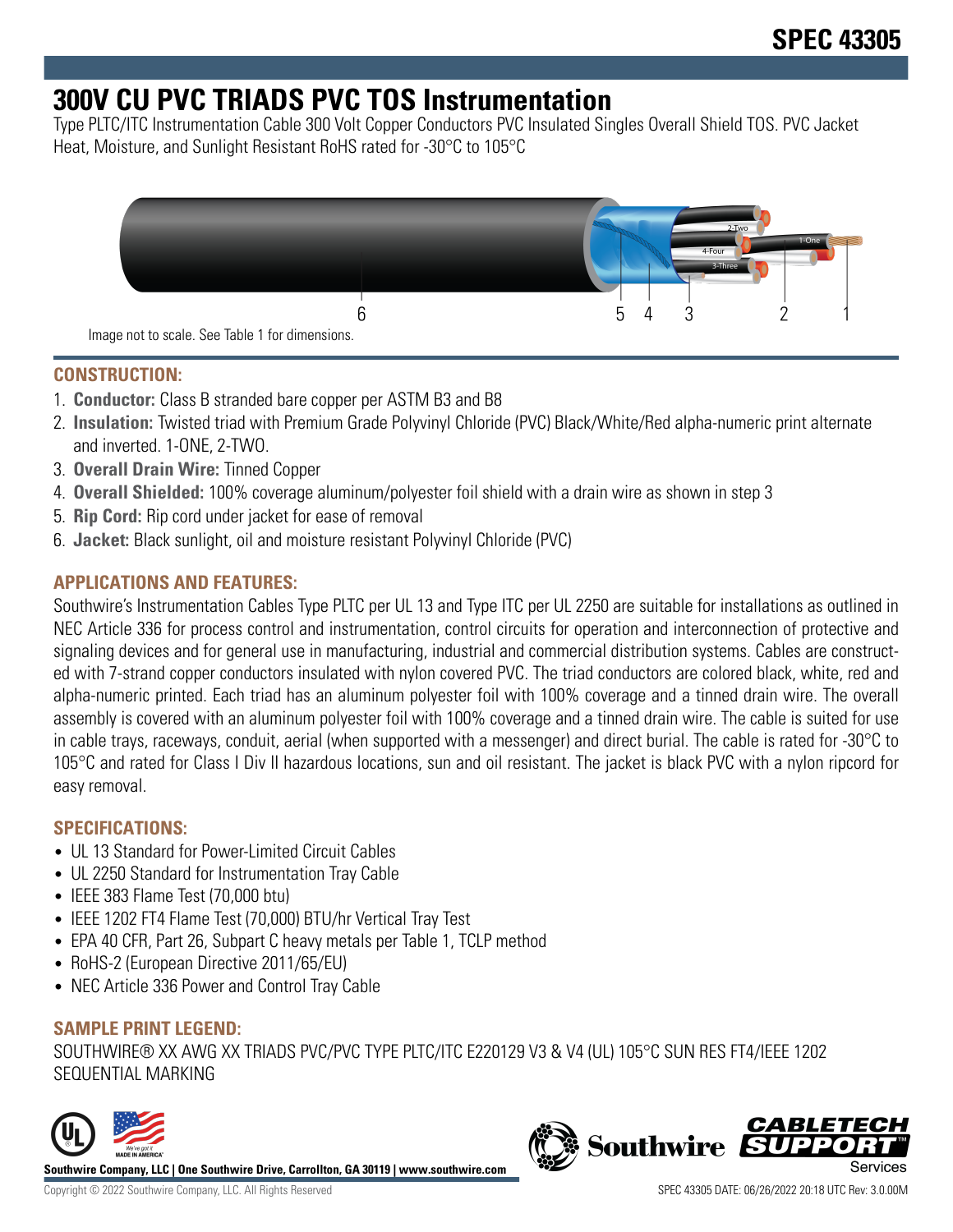## **Table 1 – Weights and Measurements**

| <b>Stock</b><br>Number | Cond. Size    | Number of<br><b>Triads</b> | Insul.<br><b>Thickness</b> | Jacket<br><b>Thickness</b> | Approx.<br>ÒD | Approx.<br>Weight | Min Bending<br>Radius | DC Resistance @ 25°<br>C |
|------------------------|---------------|----------------------------|----------------------------|----------------------------|---------------|-------------------|-----------------------|--------------------------|
|                        | AWG/<br>Kcmil | triad                      | mil                        | mil                        | inch          | lb/1000ft         | inch                  | $\Omega/1000$ ft         |
| <b>TBA</b>             | 20            | $\overline{2}$             | 15                         | 52                         | 0.44          | 91                | 1.76                  | 10.5                     |
| TBA                    | 20            | $\overline{4}$             | 15                         | 65                         | 0.51          | 138               | 2.04                  | 10.5                     |
| <b>TBA</b>             | 20            | 8                          | 15                         | 75                         | 0.683         | 255               | 2.73                  | 10.5                     |
| TBA                    | 20            | 12                         | 15                         | 75                         | 0.791         | 334               | 3.16                  | 10.5                     |
| <b>TBA</b>             | 20            | 16                         | 15                         | 75                         | 0.874         | 421               | 3.5                   | 10.5                     |
| TBA                    | 20            | 24                         | 15                         | 85                         | 1.098         | 626               | 4.39                  | 10.5                     |
| 566938                 | 18            | $\mathbf{1}$               | 15                         | 52                         | 0.27          | 46                | 1.08                  | 6.66                     |
| TBA                    | 18            | $\overline{2}$             | 15                         | 65                         | 0.484         | 115               | 1.94                  | 6.66                     |
| <b>TBA</b>             | 18            | $\overline{4}$             | 15                         | 65                         | 0.562         | 178               | 2.25                  | 6.66                     |
| TBA                    | 18            | 8                          | 15                         | 75                         | 0.735         | 317               | 2.94                  | 6.66                     |
| <b>TBA</b>             | 18            | 12                         | 15                         | 75                         | 0.884         | 449               | 3.54                  | 6.66                     |
| TBA                    | 18            | 16                         | 15                         | 85                         | 0.992         | 586               | 3.97                  | 6.66                     |
| <b>TBA</b>             | 18            | 24                         | 15                         | 85                         | 1.218         | 836               | 6.09                  | 6.66                     |
| 566931                 | 16            | $\mathbf{1}$               | 15                         | 52                         | 0.3           | 64                | 1.2                   | 4.18                     |
| <b>TBA</b>             | 16            | $\overline{2}$             | 15                         | 65                         | 0.534         | 148               | 2.14                  | 4.18                     |
| TBA                    | 16            | $\overline{4}$             | 15                         | 75                         | 0.645         | 249               | 2.58                  | 4.18                     |
| <b>TBA</b>             | 16            | 8                          | 15                         | 75                         | 0.817         | 414               | 3.27                  | 4.18                     |
| <b>TBA</b>             | 16            | 12                         | 15                         | 85                         | 1.012         | 634               | 5.06                  | 4.18                     |
| <b>TBA</b>             | 16            | 16                         | 15                         | 85                         | 1.109         | 798               | 5.55                  | 4.18                     |
| <b>TBA</b>             | 16            | 24                         | 15                         | 97                         | 1.398         | 1196              | 6.99                  | 4.18                     |

All dimensions are nominal and subject to normal manufacturing tolerances

◊ Cable marked with this symbol is a standard stock item